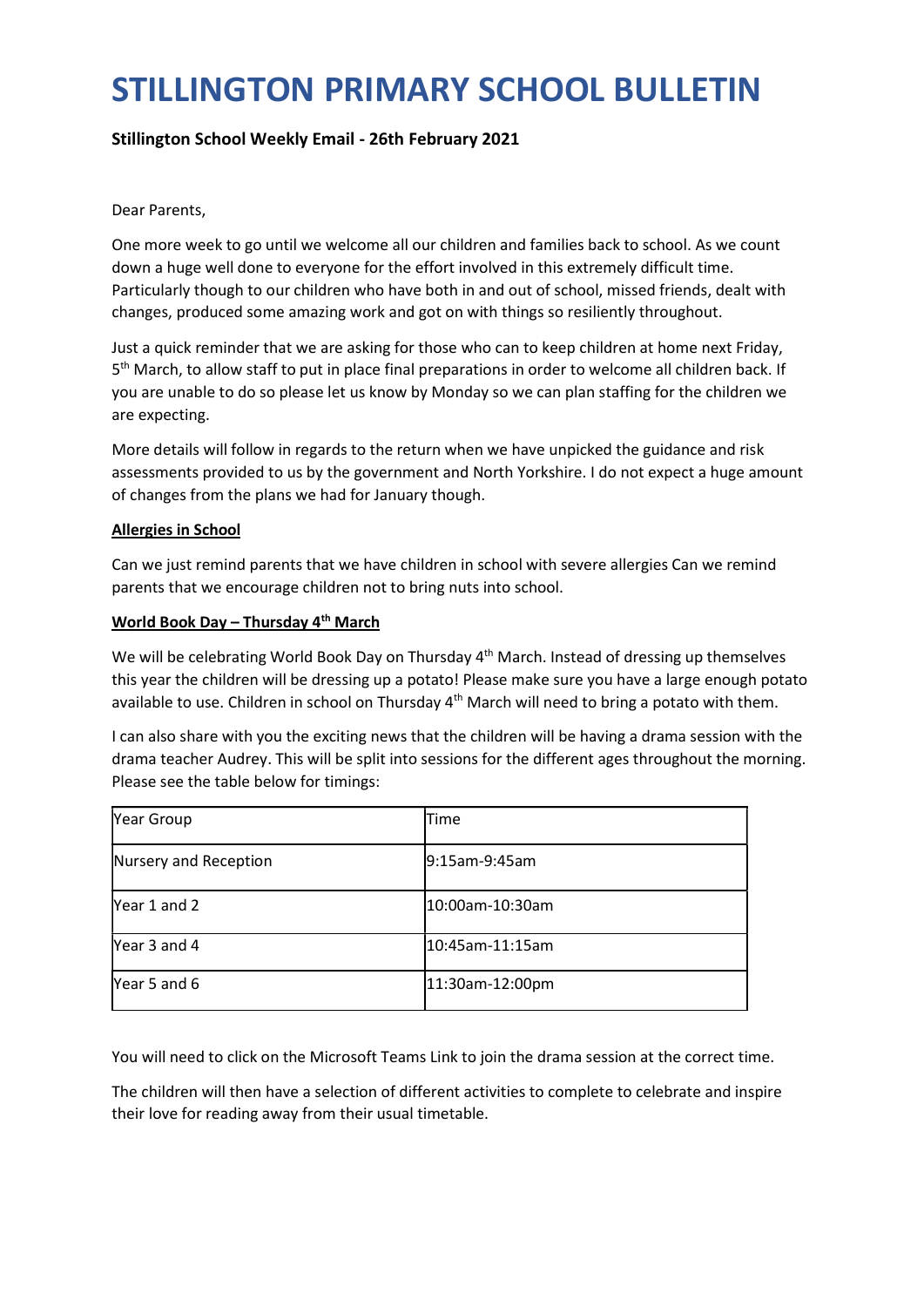# **Timings**

9.15am - 9.45am Early Years 10.00am – 10.30am KS1 10.45am – 11.15am KS2 8-9 yrs 11.30am - 12.00noon KS2 10-11yrs



**Early years** - The Princess and the Sleep Stealer- Elissa Elwick Resources you will need – Coloured pens or pencils and paper Themes - Imagination and Creativity

## Activity 1

In the story, fantastical landscapes and creatures are mentioned.

Imagine your very own landscape or creature and give it an unusual name. Perhaps you would like to go there and explore, collect things or have a sleep over. Perhaps you have an idea of the kind of creature you would like to meet. What would you say to them and what do you think they would say to you?

## Activity 2

Prince Luna is the sleep keeper. Imagine she has sprinkled sleepy dust over you. You lie down and go into a deep, dreamy sleep. In your dream you arrive in your landscape or you meet your creature what happens next?

Activity 3 Wake up, stretch and shake ready for the day!

## KS1, years 1 and  $2 -$  Squash and a squeeze – Julia Donaldson

Resources - Pens, paper and print out of the house if you want it. Themes – Imagination, creativity, our pets at home What pets do you have? How have they helped you through lockdown? Have they taken up too much space in your house? Could you fit any more in?

Activity 1 Old Macdonald song, sing or speak the song, adding in the ideas of the children.

\_\_\_\_\_\_\_\_\_\_\_\_\_\_\_\_\_\_\_\_\_\_\_\_\_\_\_\_\_\_\_\_\_\_\_\_\_\_\_\_\_\_\_\_\_\_\_\_\_\_\_\_\_\_\_\_\_\_\_\_\_\_\_\_\_

Activity 2

Using the template of the house, or your own picture of a house. Add in all of the people and animals in your house. You can add in any fantasy animals too! Any Dragons or aliens anyone?

## KS2, years 3 and  $4 - STUCK - Oliver$  Jeffers

Resources - Picture of tree to print off or draw your own. Coloured pens and paper. Themes - Environment and Imagination What have you seen stuck in the trees and hedgerows whilst you have been on your walks in Lockdown? How does this make you feel? What can you do to help?